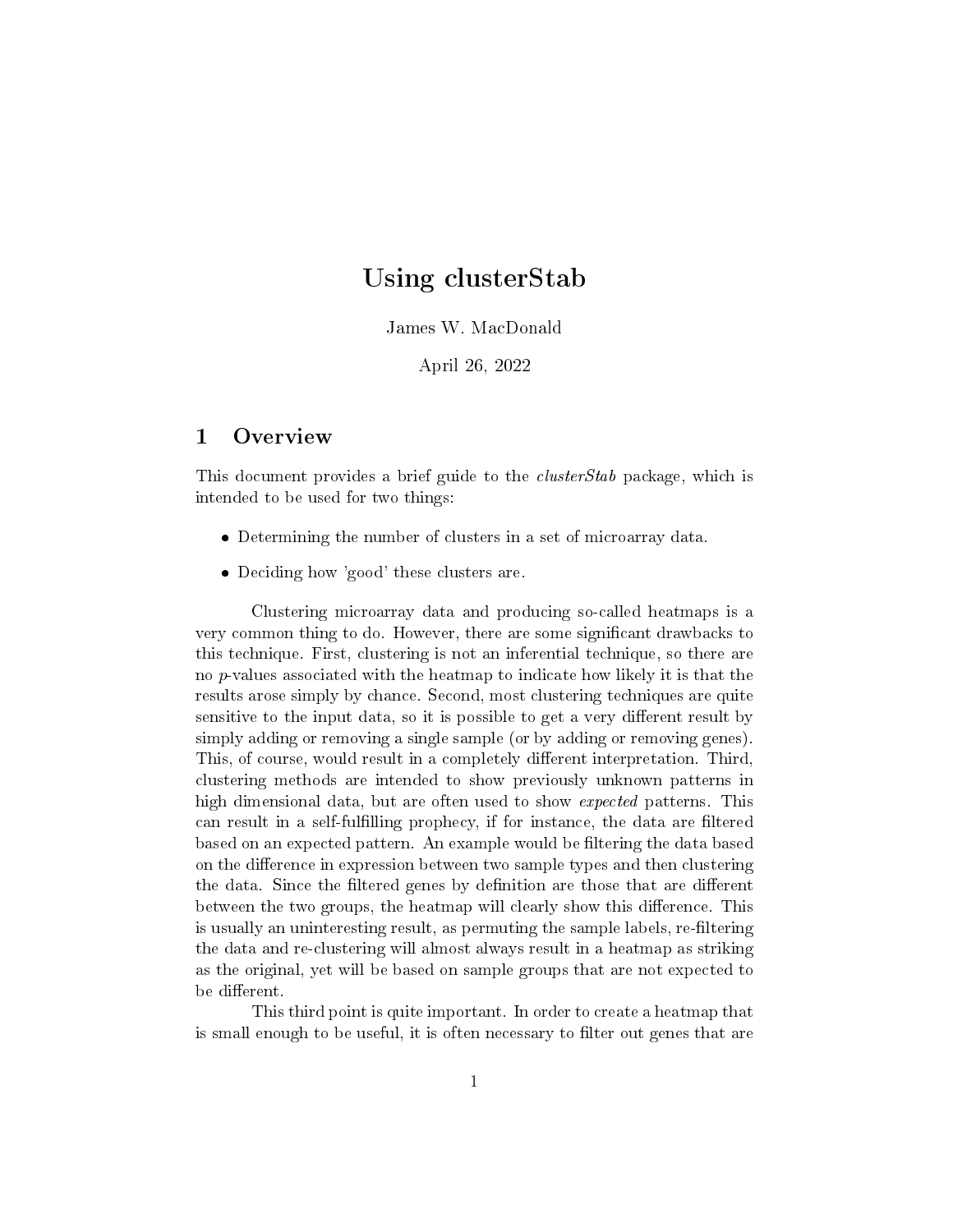not differentially expressed in any samples without unintentionally selecting genes that fulll an a priori assumption about the number of clusters. A good approach is to select genes that have a high coefficient of variation (CV), which implies that there is a high variation in expression relative to the average expression for that gene.

When using hierarchical clustering to detect a priori unknown groups in data, there are thus two questions that arise; how many clusters are there, and given a number of clusters, how likely is it that they simply arose by chance? We answer both questions by relying on the fact that clustering solutions can be sensitive to changes in the input data. To test for the likely number of clusters, we repeatedly select subsets of the samples, cluster them, and then see for each number of clusters (from 2 to N) how often we get similar results. If the results are not often similar for a given number of clusters, it is not likely that there are that many clusters in our data. We assess similarity using a *Jaccard coefficient*, and use histograms to compare different numbers of clusters.

Once we have decided how many clusters we think there are, we can test to see how likely it is that this number came about simply by chance. Again, this is done by selecting subsets of the data and clustering. However, in this case we are selecting subsets of genes (using all samples). The basic idea here is the same; repeatedly subset the data and compare the resulting clustering solutions. If we keep getting the same clusters over and over, then this gives evidence that the cluster is stable, which implies that it is not likely that this result arose simply by chance.

Note that these functions are based on hierarchical clustering using the hclust() function, although they can be generalized to most clustering techniques. Incorporation of different clustering algorithms will be based on user requests.

## 2 A Simple Example

For this example we will be using the  $\hat{f}broEset$  package, which contains an ExpressionSet object with 46 samples and 12625 genes. There are 11 bonobo samples, 12 gorilla samples, and 23 human samples, so I would expect either two or three clusters, depending on how well the bonobo and gorilla samples cross-hybridize to Affymetrix HG-U95Av2 chips.

This is of course too many genes to cluster, so we will start by selecting only those genes that appear to be differentially expressed. Here I will use those genes that have a CV greater than 0.1. However, there are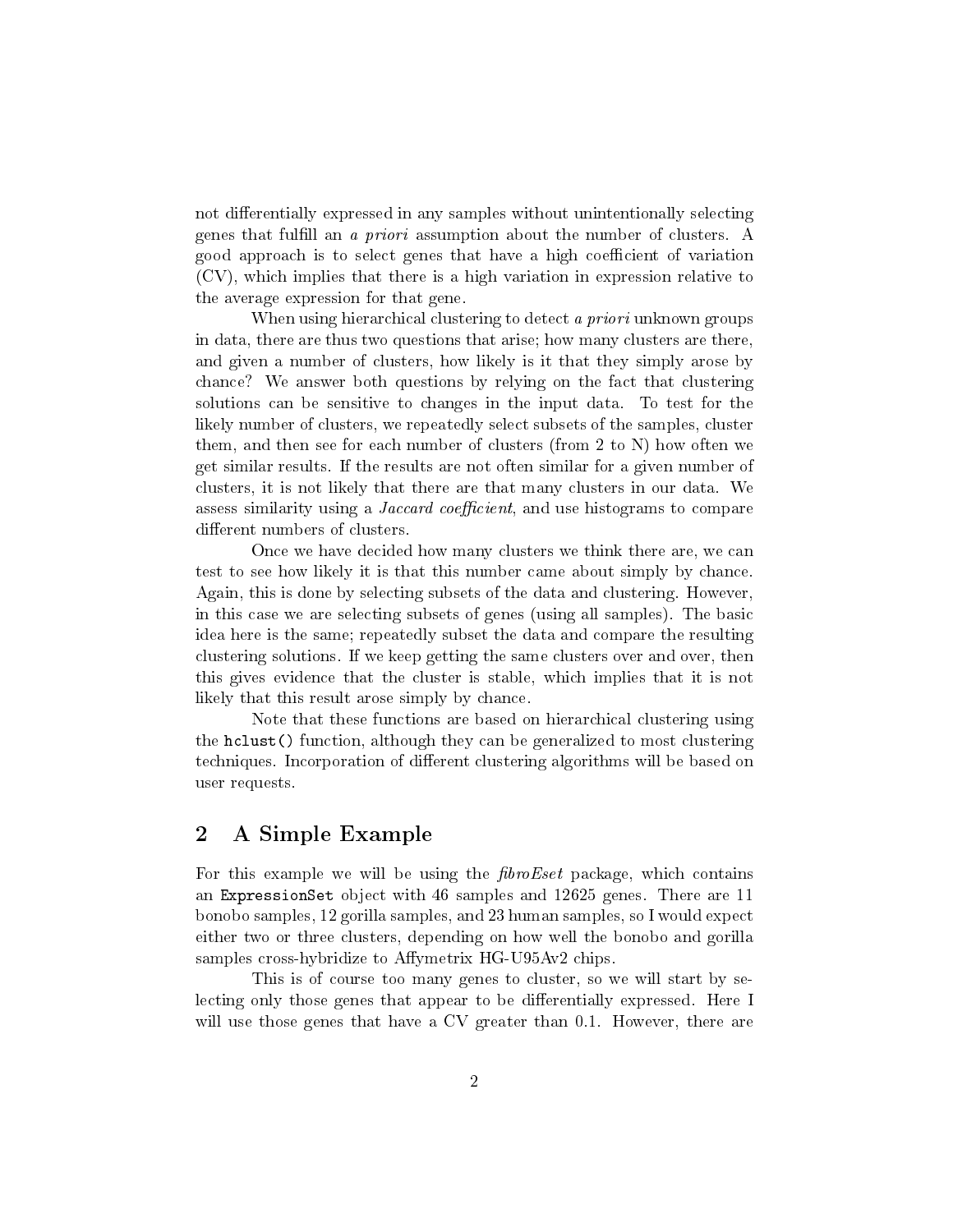many other possibilites that can be used; see the *genefilter* package for more suggestions.

```
> library(clusterStab)
> library(genefilter)
> library(fibroEset)
> data(fibroEset)
> exprs(fibroEset) <- log2(exprs(fibroEset))
> filt \leq cv(0.1, Inf)
> index <- genefilter(fibroEset, filt)
> fb <- fibroEset[index,]
> bh <- benhur(fb, 0.7, 6, seednum = 12345) #seednum only used to ensure reproducibili
```
There are 721 genes for which the CV is greater than 0.1. We will now use these genes to decide how many different sample types (clusters) there are in our data, using the benhur function. The number of clusters is determined by taking random samples of the microarrays and then clustering. Similarity between pairwise clusters is estimated using a Jaccard coefficient; stable clusters will tend to have similar results on repeated sampling, whereas unstable clusters will tend to have very different results. This can be visualized using either histograms or empirical cumulative distribution function (eCDF) plots. We first look at the histograms using the hist() function.

Figure [1](#page-3-0) shows individual histograms for each of the 2 - 6 possible clusters that were tested. Each histogram shows the distribution of the Jaccard coefficients for a particular number of clusters. What we are looking for is the histogram with the majority of the data at or near one. This gives the most likely number of clusters in our data. It appears that the most likely number of clusters is one, as each of the other histograms have data that are not clustered near one.

Figure [2](#page-4-0) shows the dendrogram for this clustering result. The fibroEset data are Affy HG-U95av2 chips that were run on human, bonobo, and gorilla samples (labeled h, b, and g in the dendrogram). It is not surprising that the bonobo and gorilla samples cluster together considering that they were analyzed using a human chip. In addition, there are at least two smaller clusters within the human samples

We can also look at the eCDF plot, using the ecdf() function.

Figure [3](#page-5-0) shows the eCDFs for each number of clusters. Again, it appears that there are probably only two real clusters here.

Once we have decided how many clusters there are in our sample, we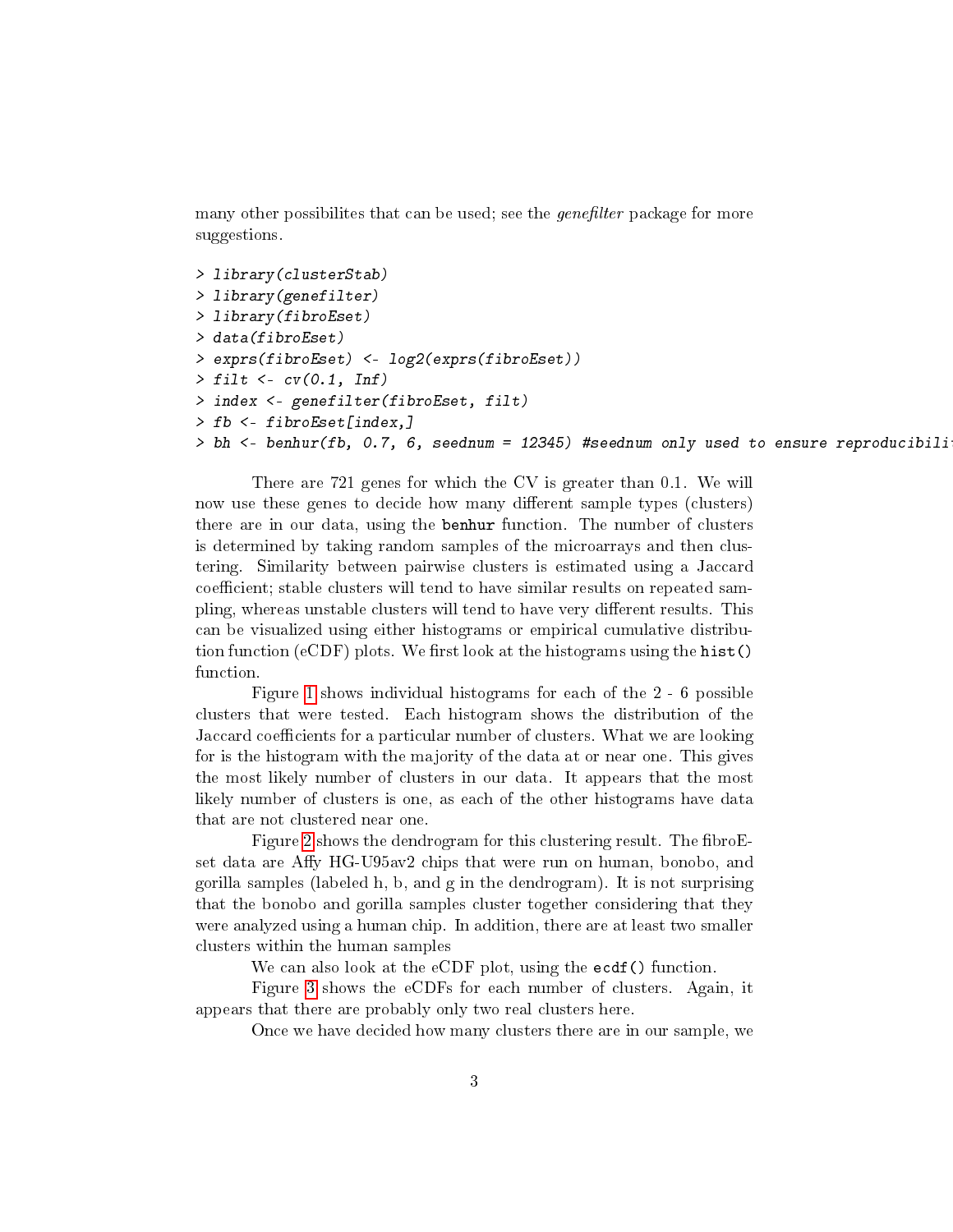



<span id="page-3-0"></span>Figure 1: Histograms of the fibroEset data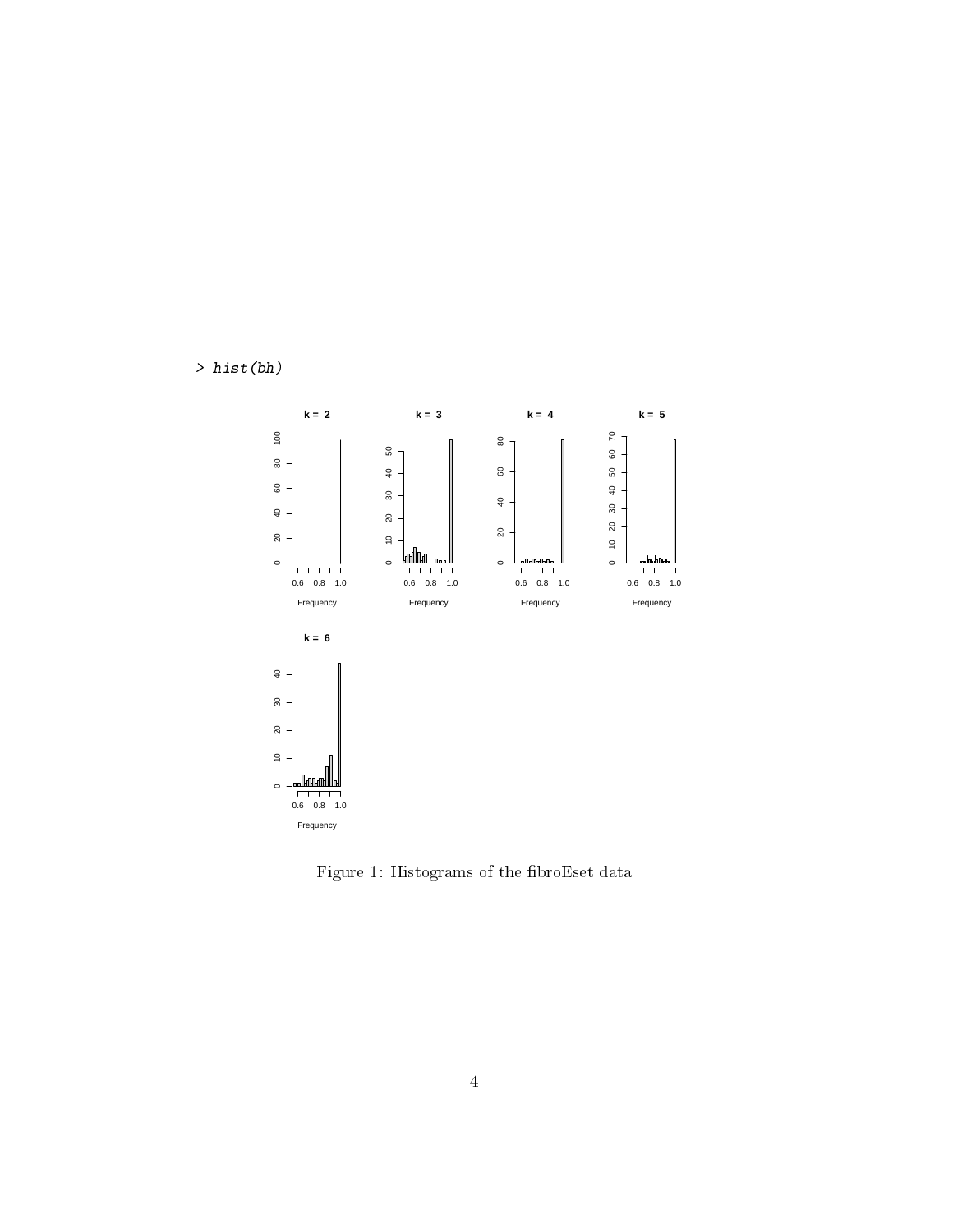

<span id="page-4-0"></span>Figure 2: Cluster of the fibroEset data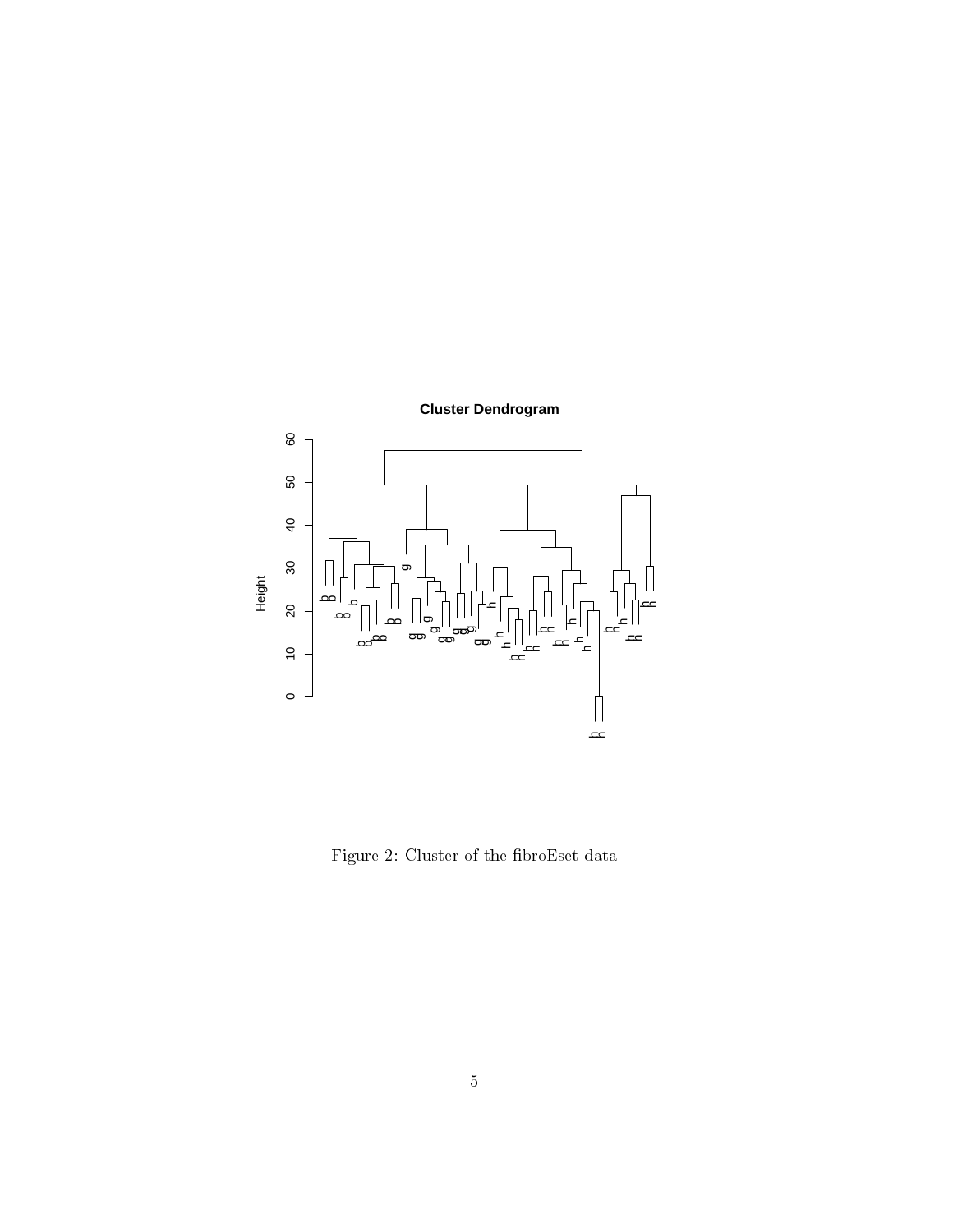$\rightarrow plot(hclust(dist(t(exprs(fibroEset[index,]))))$ , labels = pData(fibroEset)[,2], sub=" > ecdf(bh)



<span id="page-5-0"></span>Figure 3: Empirical CDF plots of the fibroEset Data